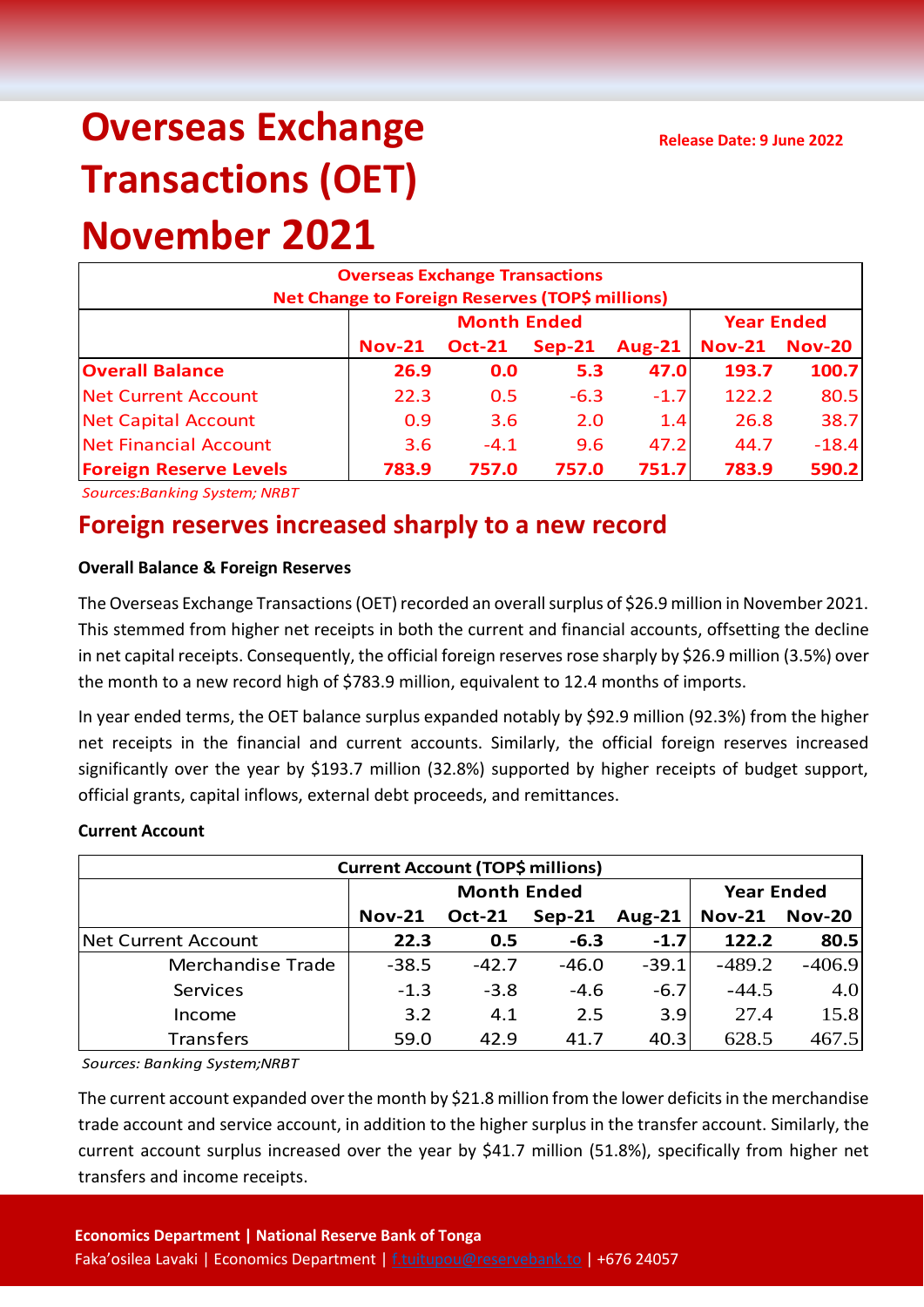Total transfer receipts increased over the month by \$17.4 million (36.4%) to a total of \$65.1 million. This was mostly from a \$16.0 million rise in official transfer receipts, followed by an increase in non-profit transfer receipts by \$2.8 million mainly to churches. Similarly, total transfer payments also increased over the month by \$1.3 million (27.0%), mainly for private transfer payments. Annually, transfer receipts also increased substantially by \$165.2 million (30.7%), supported by major increases in the official transfer receipts by the Government for budget support, project grants, and relief funds for COVID-19, in addition to private remittances and non-profit transfers.

Total import payments fell in November 2021 by \$4.5 million (10.2%), mostly from lower payments for government imports, construction materials, and oil driving the improvement in the trade deficit. However, import payments for wholesale & retail goods increased over the month. Meanwhile, total export proceeds fell over the month by \$0.3 million (20.8%), underpinned by a \$0.4 million (36.9%) decline in agricultural exports. In the year to November 2021, the merchandise trade deficit widened by \$82.4 million (20.2%) as import payments increased by \$83.1 million (19.8%). This was attributed to higher payments in all import categories, especially wholesale & retail goods, motor vehicles, and oil. The higher import payments were also partially due to imported inflation. Additionally, total export proceeds rose slightly over the year by \$0.8 million (5.7%) from higher proceeds from agricultural and marine exports.

The deficit in the services account improved over the month by \$2.5 million (65.9%), attributed mostly to a \$11.7 million increase in service receipts. The higher service receipts was mostly from telecommunication services. Service payments also increased over the month by \$9.2 million (84.2%), underpinned by higher payments for professional & management services and telecommunication services. In year ended terms, the net service receipts declined substantially by \$48.5 million reflecting the impact of the border lockdown on tourism activities and travel receipts. This is in addition to declines in receipts for insurance claims, postal services, and construction & installation services during the year. Both travel receipts and payments fell over the year by \$32.0 million (59.9%) and \$5.6 million (20.2%), respectively.

The income account surplus declined over the month of November 2021 by \$1.0 million (23.2%) from a \$4.1 million surplus recorded in the previous month. This reflected declines in income receipts by \$0.7 million (17.0%), attributed to lower receipts from seasonal workers and rent income. Annually, the net income surplus expanded by \$11.6 million (73.3%), supported by an increase in receipts by \$18.1 million (57.5%) mainly from higher receipts from seasonal workers. This offset increases in income payments by \$6.5 million (41.5%), mostly for dividend payments offshore.

| Capital Account (TOP\$ millions) |               |                    |                   |               |                        |      |  |  |
|----------------------------------|---------------|--------------------|-------------------|---------------|------------------------|------|--|--|
|                                  |               | <b>Month Ended</b> | <b>Year Ended</b> |               |                        |      |  |  |
|                                  | <b>Nov-21</b> | <b>Oct-21</b>      | $Sep-21$          | <b>Aug-21</b> | $\sqrt{Nov-21}$ Nov-20 |      |  |  |
| Net Capital Account              | 0.9           | <b>3.6</b>         | <b>2.0</b>        | 1.4           | 26.8                   | 38.7 |  |  |
| Official                         | 0.1           | 1.2                | 0.7               | 0.0           | 11.5                   | 25.3 |  |  |
| Private                          | 0.8           | 23                 | 1.4               | 1.4           | 15.4                   | 13.4 |  |  |

#### **Capital Account**

*Sources: Banking System;NRBT*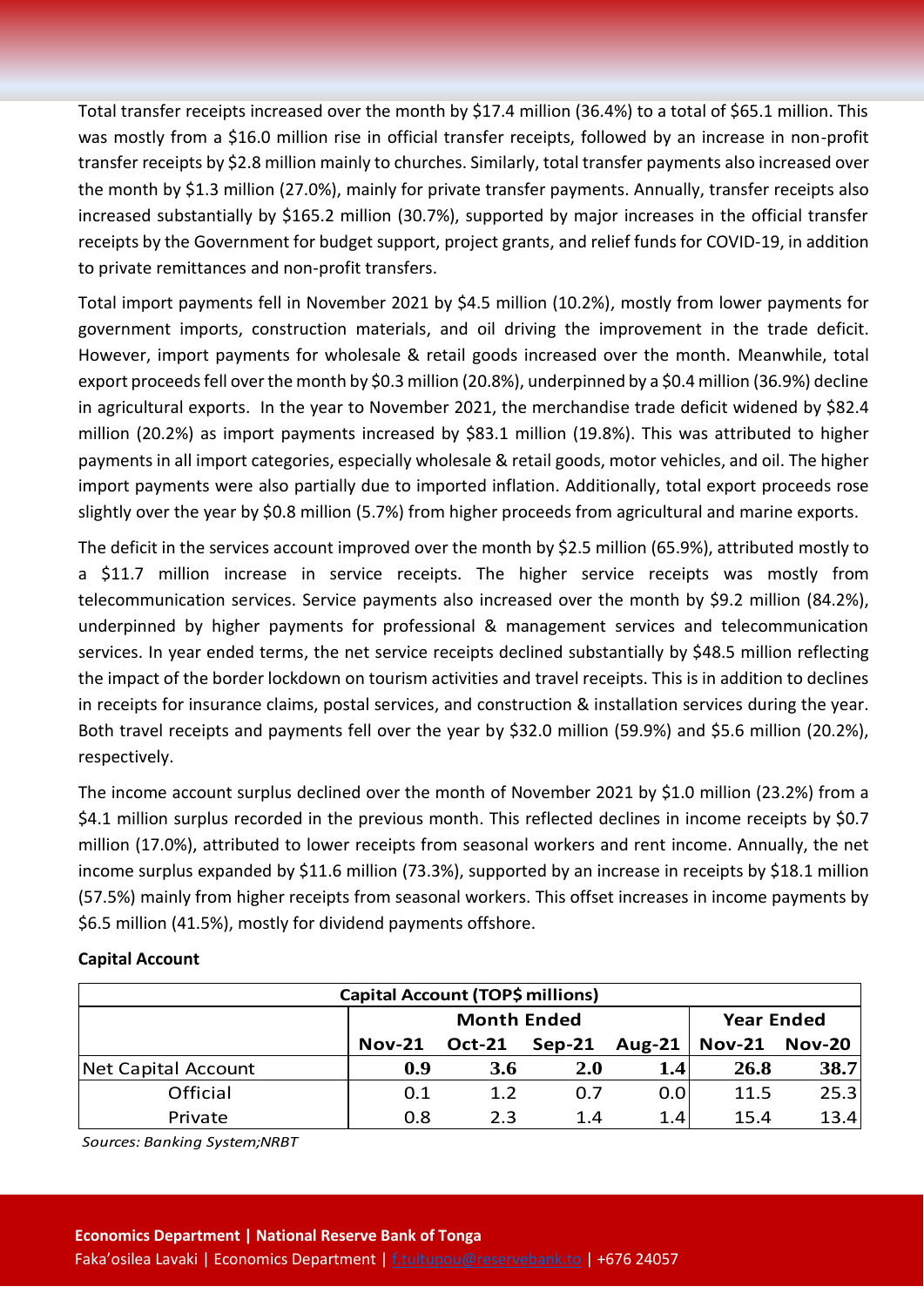The capital account surplus was lower by \$2.6 million (74.0%) in November 2021. This stemmed from declines in both private and official capital receipts by \$1.5 million and \$1.1 million, respectively. Capital payments rose slightly over the month by \$0.05 million, specifically for private construction projects abroad.

In the year to November 2021, the capital account surplus declined by \$11.8 million (30.6%). This resulted mostly from lower receipts of official funds for construction projects. Similarly, capital account payments fell reflecting lower payments for both private and official capital investments.

#### **Financial Account**

| <b>Financial Account (TOP\$ millions)</b> |            |                    |                   |        |                      |         |  |  |
|-------------------------------------------|------------|--------------------|-------------------|--------|----------------------|---------|--|--|
|                                           |            | <b>Month Ended</b> | <b>Year Ended</b> |        |                      |         |  |  |
|                                           | $Nov-21$   | <b>Oct-21</b>      | $Sep-21$          | Aug-21 | <b>Nov-21 Nov-20</b> |         |  |  |
| Net Financial Account                     | <b>3.6</b> | $-4.1$             | 9.6               | 47.2   | 44.7                 | $-18.4$ |  |  |
| Direct Investment                         | $-0.1$     | $-2.6$             | 2.2               | $-0.1$ | $-0.9$               | $-0.4$  |  |  |
| Portfolio Investment                      | 0.0        | 0.0                | 0.0               | 0.0    | $-9.0$               | 0.0     |  |  |
| Other Investment                          | 37         | $-1.5$             | 74                | 47.3   | 54.6                 | $-18.0$ |  |  |

*Note: The Net Financial Account figures incorporate also the net reconcilliation items which is not reflected in the table below Sources: Banking System;NRBT*

The financial account expanded over the month and the year to November 2021 by \$7.7 million and \$63.1 million, respectively. This was largely attributed to higher investment receipts mainly from interbank transfer receipts.

#### **Outlook**

The NRBT projects foreign reserves to remain at comfortable levels above the 3 months of import cover in the medium term with anticipated financial relief and support coming into Tonga following the Hunga-Tonga- Hunga- Ha'apai volcanic eruption, tsunami, and the Omicron outbreak – national lockdown, from both development partners and Tongan diaspora. This is in addition to the remaining budget support and grants already pledged by development partners for the current fiscal year. These inflows will continue to push foreign reserves higher. Tonga's ongoing participation in the seasonal working schemes to Australia and New Zealand will also support remittance inflows, in addition to the holiday festivities.

However, risks to the outlook include the sharp increase in imported prices(specifically oil and food) from ongoing supply chain disruptions and geopolitical tensions. This will increase import payments hence lower foreign reserves. The prolonged pandemic uncertainties, along with Tonga's vulnerability to natural disasters and external shocks, are also downside risks to the outlook.